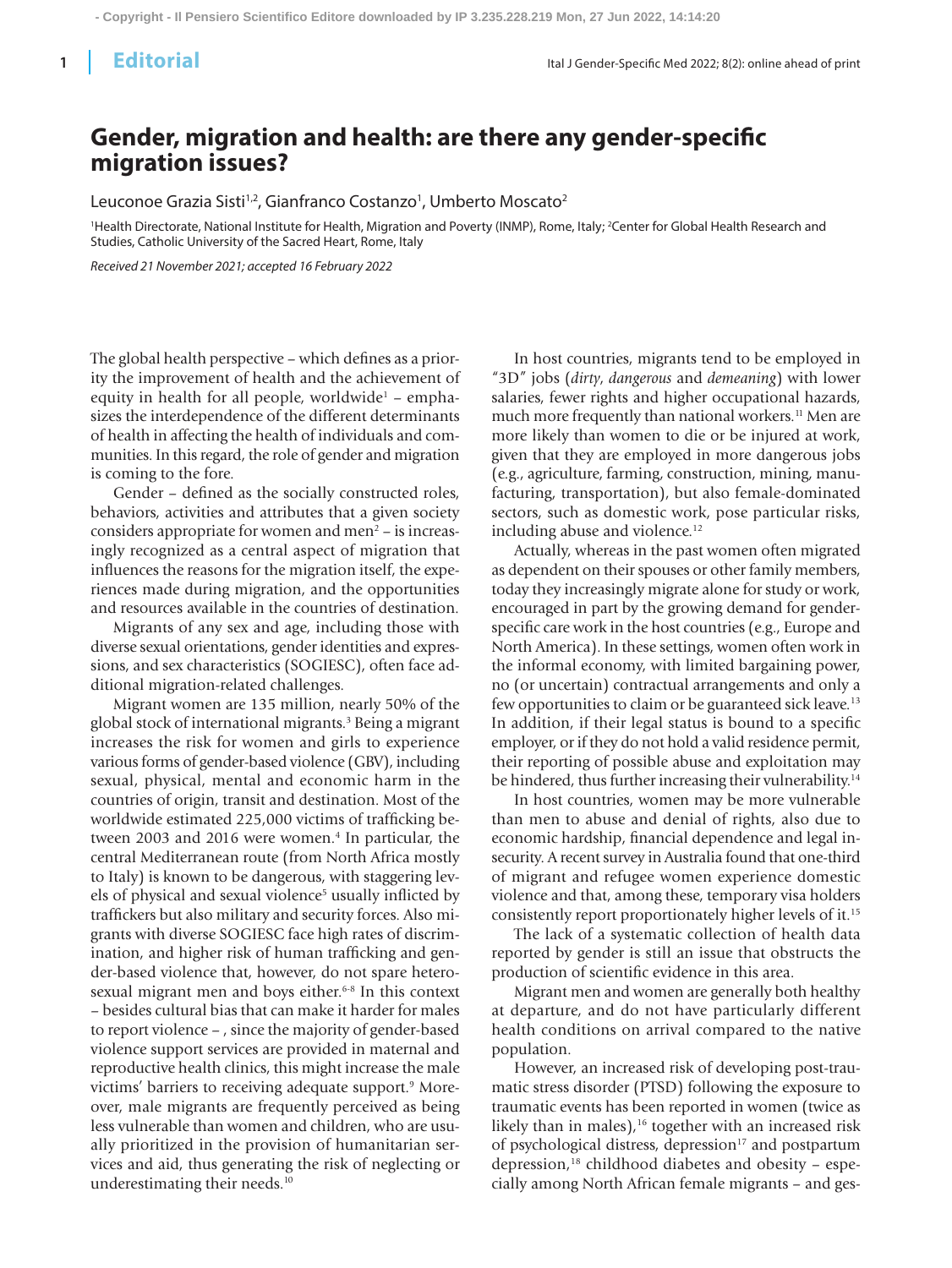tational diabetes mellitus (among South Asian migrants).19,20 Depression, anxiety and PTSD are frequently recorded among migrants with diverse SOGIESC, particularly when their condition is associated with detention or living in camps, and high social isolation.<sup>21</sup>

Cultural and religious beliefs, language barriers, concerns about payment for health care services, uncertainties about the rules for accessing them, lack of communication with healthcare providers, and fear of discrimination may hinder the migrant's adequate access to healthcare services, even when they are free. In this regard, the literature has particularly focused on health outcomes in migrant women, highlighting a higher risk of unmet sexual and reproductive health needs and adverse pregnancy outcomes – including high maternal mortality – even when they are entitled to access services.

In particular, migrant women access female cancer screening services less than native women. In Italy, it has been reported that foreign women are 40% less likely than Italian women to receive a Pap test, and 55% less likely to get a mammogram.<sup>22</sup> They are also twice as likely as Italian women to undergo their first prenatal visit beyond the tenth week of pregnancy (the date recommended by Italian guidelines), to have higher rates of neonatal and post-neonatal mortality,<sup>23</sup> as well as a rate of induced abortion 2-3 times higher.<sup>24</sup>

In addition, it has been estimated that today about 600,000 women and girls who have undergone female genital mutilation/cutting are living in Europe: this represents a major challenge for the healthcare systems.25 Indeed, healthcare professionals struggle to identify and manage possible clinical complications, and policymakers are called to implement multi-sectorial policies to help prevent these practices in second-generation and first-generation migrant girls coming from countries that still implement them.

Finally, the COVID-19 pandemic has also increased the vulnerability of migrant men and women. Refugees and migrants reported a significant impact of COVID-19 on their access to work, their safety and their financial means.26 Many of them, who work in essential services, have been on the front line during this period and – with particular reference to those with non-regular employment – suffered from an increased economic insecurity, due to unprotected unemployment conditions and the absence of social security contribution schemes such as social safety nets, access to healthcare or paid family and medical leave, with the greatest impact reported for women.<sup>27</sup>

Placing the gender perspective at the center of global politics is a key priority today, as also highlighted by the Sustainable Development Goals set out in the United Nations 2030 Agenda.<sup>28</sup>

Adopting the global health perspective implies increasingly acknowledging the role of gender, also with regard to migration.

In this regard, designing and implementing gendersensitive migration policies and pathways – that consider the diverse experiences, needs, and vulnerabilities faced by women, men and gender non-conforming individuals at all stages of migration – is therefore essential in order to advance gender equality, ensure health protection and support human rights.

## **References**

- 1. Koplan JP, Bond TC, Merson MH, Reddy KS, Rodriguez MH, Sewankambo NK et al. Towards a common definition of global health. Lancet. 2009;373(9679):1993-5.
- 2. Council of Europe. Convention on preventing and combating violence against women and domestic violence (Istanbul Convention). 2011.
- 3. UNDESA [Internet]. International migrant stock 2020. Available from: https://www.un.org/development/desa/pd/ content/international-migrant-stock.
- 4. UNODC [Internet]. Global report on trafficking in persons. 2018. Available from: https://www.unodc.org/documents/ data-and-analysis/glotip/2018/GLOTiP\_2018\_BOOK\_web\_ small.pdf.
- 5. UNICEF [Internet]. Gender-based violence programme. Italy – Refugee and migrant response. April 2021. Available from: https://www.unicef.org/eca/media/16976/file/Genderbased\_Violence\_Programme\_factsheets\_-\_Italy\_2021.pdf.
- 6. IOM [Internet]. International standards on the protection of people with diverse sexual orientation, gender identity, gender expression and sex characteristics (SOGIESC) in the context of migration. 2021. Available from: https://www. iom.int/sites/g/files/tmzbdl486/files/documents/InfoNote-International-Standards-Protection-of-People-with-Diverse-SOGIESC.pdf.
- 7. Women's Refugees Commission [Internet]. "More than one million pains": sexual violence against men and boys on the central Mediterranean route to Italy. 2019. Available from: https://www.womensrefugeecommission.org/ research-resources/more-than-one-million-pains-sexualviolence-against-men-and-boys-on-the-central-mediterraneanroute-to-italy/.
- 8. INMP-NIHMP [Internet]. Strategies and interventions on preventing and responding to violence and injuries among refugees and migrants. Technical guidance. 2020. Available from: https://www.inmp.it/eng/Publications/Books/ Strategies-and-interventions-on-preventing-and-respondingto-violence-and-injuries-among-refugees-and-migrants.
- 9. WHO Regional Office for Europe [Internet]. Report on the health of refugees and migrants in the WHO European region: no public health without refugee and migrant health. 2018. Available from: https://www.euro.who.int/ en/publications/abstracts/report-on-the-health-of-refugeesand-migrants-in-the-who-european-region-no-publichealth-without-refugee-and-migrant-health-2018.
- 10. Arsenijević J, Burtscher D, Ponthieu A, Severy N, Contenta A, Moissaing S et al. "I feel like I am less than other people": health-related vulnerabilities of male migrants travelling alone on their journey to Europe. Soc Sci Med. 2018;209:86-94.